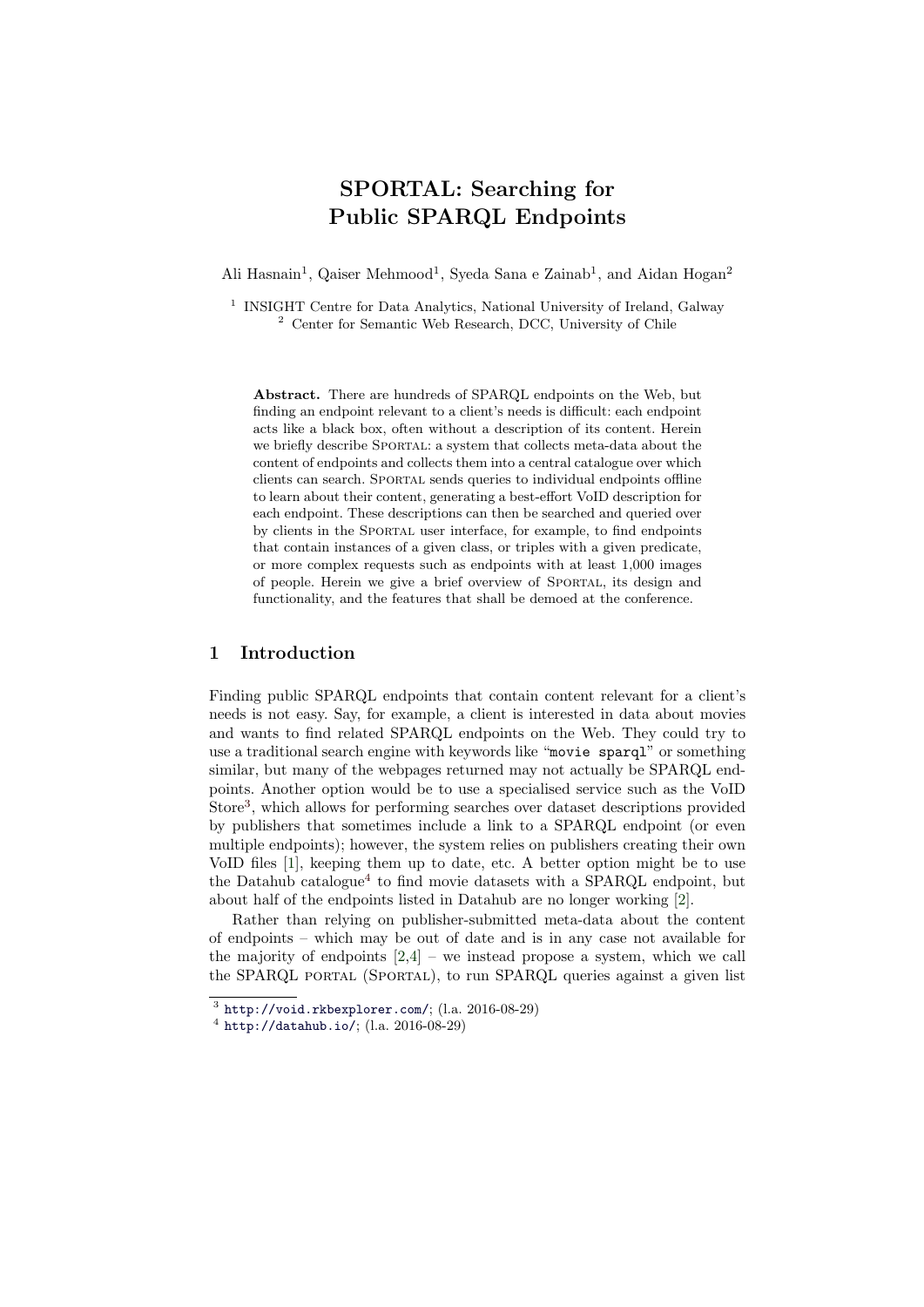of endpoints to compute meta-data about their content, with a particular emphasis on schema data. The meta-data that Sportal collects is based on the computable subset of VoID  $[1,3]$  $[1,3]$  and some further extensions thereof.<sup>[5](#page-1-0)</sup>

Computing dataset descriptions for endpoints in this way has a number of advantages: (1) Sportal can be updated on demand by rerunning queries against the endpoints (we currently update every 15 days), hence excluding offline endpoints and reflecting changes to content; (2) we assume no external descriptions or services other than a working SPARQL (1.1) endpoint; (3) the provenance of the descriptions we compute are given by the queries we use, and the time we run them against the endpoint. However, likewise, there are a number of disadvantages: (1) the queries needed to generate a detailed dataset description can be expensive, and may fail due to performance limitations or result-size thresholds of public endpoints [\[2\]](#page-3-1), thus Sportal will have incomplete descriptions for many operational endpoints; (2) most of the queries require support for SPARQL 1.1, which although growing, is not yet universal [\[2\]](#page-3-1).

In our previous work [\[3\]](#page-3-3), we introduced Sportal, where we (1) proposed a set of what we call "self-descriptive queries" that can be used to generate a dataset description from an endpoint with incremental expressivity/complexity, (2) evaluated the feasibility of running these queries in a local setting for four SPARQL implementations (4Store, Fuseki, Sesame, Virtuoso) over four different datasets, (3) performed experiments for a list of 618 public SPARQL endpoints collected from Datahub and Bio2RDF to see how well these queries performed in real-world settings and how much data we could collect for the central Sportal catalogue, and, (4) gave an overview of the online Sportal system that allows clients to search and/or query the catalogue of dataset descriptions.

Our additional contribution will be to demo the Sportal system, which is available online at <http://www.sportalproject.org/>. Herein, we first describe the process of data collection, recapitulating some of the main results from our previous study [\[3\]](#page-3-3) (Section [2\)](#page-1-1). Thereafter, we focus on the functionality of the Sportal system itself, which will be demoed at the conference (Section [3\)](#page-2-0).

### <span id="page-1-1"></span>2 SPORTAL Data Collection

To each public SPARQL endpoint being catalogued, Sportal sends a sequence of queries of increasing complexity to learn about the content of that endpoint. In particular, Sportal uses CONSTRUCT queries that will directly generate VoID meta-data from the endpoint. For example, we send the following query<sup>[6](#page-1-2)</sup> to the endpoint to generate meta-data about VoID class partitions [\[1\]](#page-3-0):

| CONSTRUCT $\{ \langle D \rangle \}$ void: class Partition $\lceil$ void: class ?c $\rceil$ $\}$ WHERE $\{$ ?s a ?c $\}$ |  |
|-------------------------------------------------------------------------------------------------------------------------|--|
|                                                                                                                         |  |
|                                                                                                                         |  |

Here,  $\langle D \rangle$  represents an IRI for the dataset that we generate internally based on the endpoint URL. Many of the queries we use require SPARQL 1.1 features, in

<span id="page-1-0"></span> $^5$  <http://ldf.fi/void-ext#>; (l.a. 2016-08-29)

<span id="page-1-2"></span> $^6$  Prefixes used can be located at  $http://prefix.cc/$  (l.a. 2016-08-29)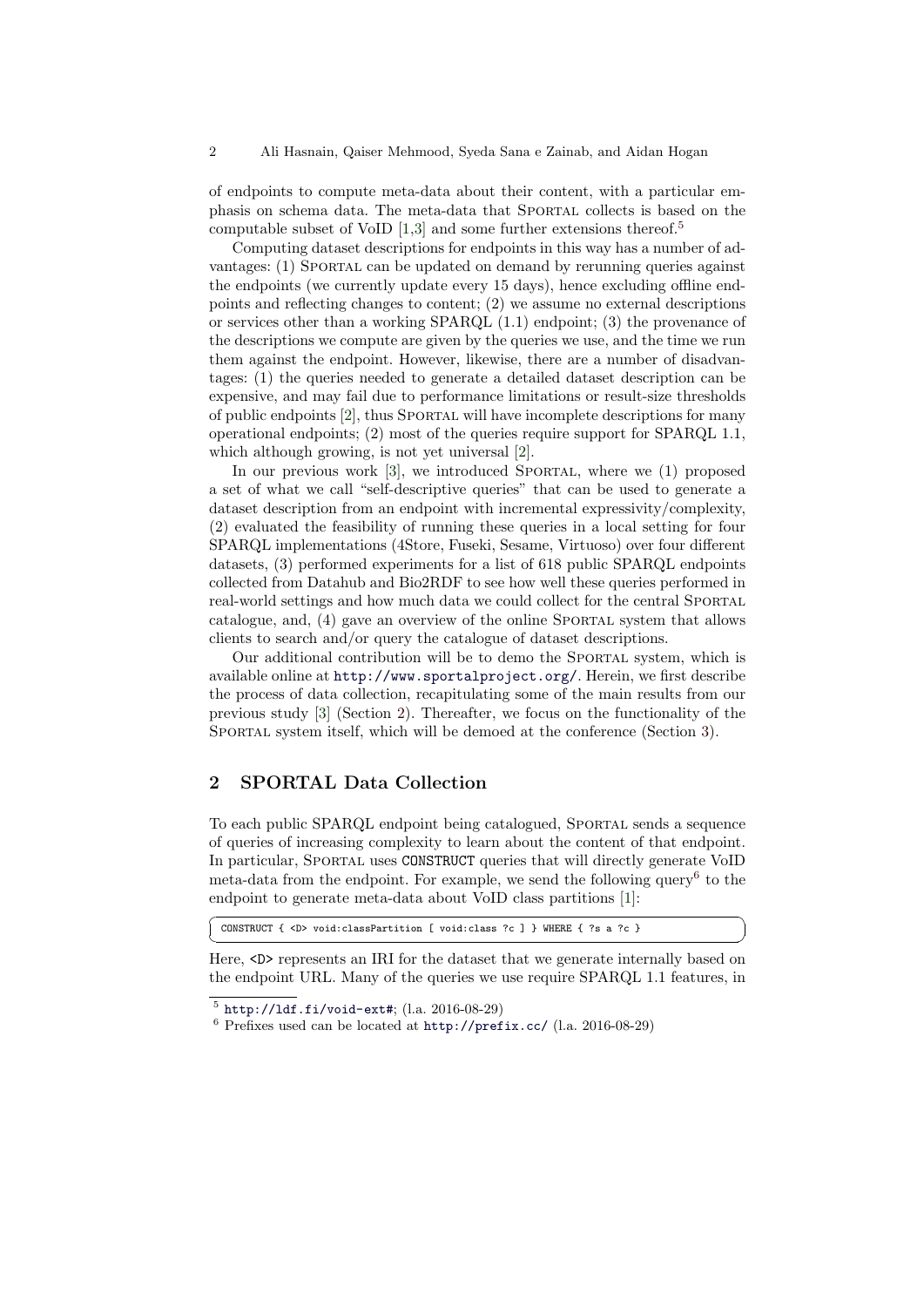particular aggregation and sub-queries; e.g., the following query uses aggregation and a sub-query to count triples in each property partition [\[1\]](#page-3-0):

```
✞ ☎
CONSTRUCT { <D> void:propertyPartition [ void:property ?p ; void:triples ?x ] }
 WHERE { SELECT (COUNT(?o) AS ?x) ?p WHERE { ?s ?p ?o } GROUP BY ?p }
\begin{pmatrix} 1 & 1 & 1 \\ 1 & 1 & 1 \\ 1 & 1 & 1 \end{pmatrix}
```
The queries become increasingly complex, where, for example, the following query counts, for each class, the number of instances that have each property:

| CONSTRUCT { <d> void:classPartition [ void:class ?c ;</d>                                                                                               |  |  |  |
|---------------------------------------------------------------------------------------------------------------------------------------------------------|--|--|--|
| void: propertyPartition [ void: distinctSubjects ?x ] ] }<br>WHERE { SELECT (COUNT(DISTINCT ?s) AS ?x) ?c ?p WHERE { ?s a ?c ; ?p ?o } GROUP BY ?c ?p } |  |  |  |
|                                                                                                                                                         |  |  |  |

Each endpoint answers – or attempts to answer – each such query over its local dataset; when merged, the results for each query comprise a description of the dataset. We consider 29 such CONSTRUCT queries in total [\[3\]](#page-3-3).

These queries – in particular the latter more complex ones – would be expensive to compute, particularly over large datasets. Hence in our previous work [\[3\]](#page-3-3), we performed a variety of experiments to ascertain how feasible it would be to answer these queries over current SPARQL implementations and public endpoints. The most reliable implementation appeared to be Virtuoso, which managed to successfully run 27/29 queries on datasets of around 1 million triples, but could only run 8/29 queries over a subset of DBpedia with 114.5 million triples, 53,200 unique predicates and 447 unique classes.

In experiments over 618 endpoints taken from the DataHub and Bio2RDF [\[3\]](#page-3-3), 307 (49.7%) responded to a simple SPARQL 1.0 query (i.e., were operational) and 168 (27.2%) responded to a simple SPARQL 1.1 query (i.e., support SPARQL 1.1). Considering just these 307 operational endpoints, non-empty/non-error responses to our queries varied from 94% for the first query above listing classes, to about 25% for the latter query. We did not verify the completeness nor the correctness of answers; we could only report that non-empty results were returned.

We refresh the data collected from the DataHub/Bio2RDF endpoints every 15 days. We refer the reader to our previous work [\[3\]](#page-3-3) for more details on queries, runtimes, result sizes, and so forth.

### <span id="page-2-0"></span>3 SPORTAL Interfaces

Over the data collected by running these dataset-description queries on endpoints, we build a number of interfaces to help clients find endpoints of interest. SPARQL Interface: All collected meta-data are indexed in a public SPARQL endpoint that clients can query programmatically. Just as an example, we can find the largest five datasets/endpoints with instances of foaf:Person:

| SELECT DISTINCT ?ep ?ts                |  |
|----------------------------------------|--|
| WHERE {                                |  |
| ?ds void:sparqlEndpoint ?ep ;          |  |
| void:triples ?ts ; void:classPartition |  |
| [ void:class foaf:Person ] .           |  |
|                                        |  |
| ORDER BY DESC(?ts) LIMIT 5             |  |
|                                        |  |

| ?ep                                  | ?ts        |
|--------------------------------------|------------|
| http://commons.dbpedia.org/sparql    | 1229690546 |
| http://live.dbpedia.org/sparql       | 563358498  |
| http://lod.kaist.ac.kr/sparql        | 326078469  |
| http://data.oceandrilling.org/sparql | 284665595  |
| http://data.utpl.edu.ec//lod/sparql  | 215627469  |